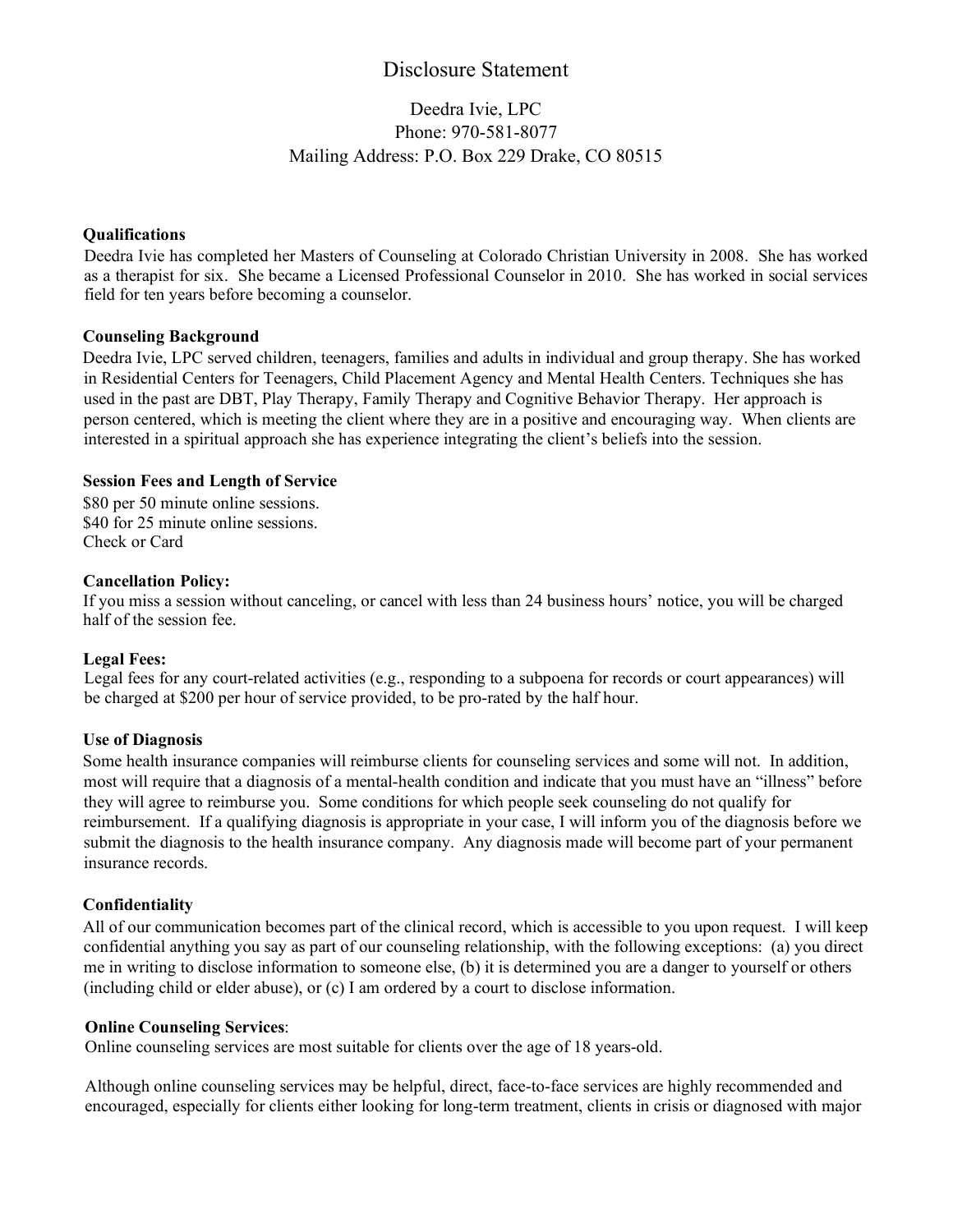mental health issues.

Online counseling *does not provide crisis counseling* and is *not intended* for clients who:

- 1. Have a history of major psychiatric episodes, hospitalizations or drug/alcohol dependence.
- 2. Have been diagnosed as any of the following Borderline Personality Disorder, Major Depressive Disorder, Bipolar Disorder Type 1, Mentally Ill/Chemically Addicted (MICA), and/or Schizophrenia.
- 3. Have a history of suicidal, homicidal or violent behavior or present as suicidal, homicidal or violent.

## *If you are considering suicide, or believe yourself to be a potential safety threat to others, you must immediately call 911, (800) LIFE-NET and/or notify the police and/or seek emergency care at your local hospital.*

Full Client Mental Health Disclosure & Right To Refuse Online Counseling Services:

If you have any history of major psychiatric episodes, hospitalizations or drug/alcohol dependence or have been diagnosed as any of the following - Borderline Personality Disorder, Major Depressive Disorder, Bipolar Disorder Type 1, Mentally Ill/Chemically Addicted (MICA), and/or Schizophrenia -**YOU MUST** *disclose this information to Deedra Ivie, LPC prior to being considered for online counseling services*.

## **About Distance Counseling:**

Also known as Telepractice, Cyberpsychology, Text-Based Therapy, Telehealth, Behavioral Telehealth, and Online Therapy. Distance counseling is providing a psychotherapy service that is not "in person" and is facilitated through the use of technology. Such technology may include, but is not limited to, telephone, email, internet, or video conference. Distance Counseling is subject to all practice and ethical considerations discussed in this document and in the law, rules and regulations governing licensed practice in Colorado.

## **Complaints**

Although clients are encouraged to discuss any concerns with me, you may file a complaint against me with the organization below should you feel I am in violation of any of these codes of ethics. I abide by the ACA Code of Ethics (http://www.counseling.org/Resources/aca-code-of-ethics.pdf).

The practice of being an LPC is regulated by the State of Colorado and if you have concerns and want to report them the contact information is:

State of Colorado Department of Regulatory Agencies Division of Professions and Occupations State Board of Licensed Professional Counselors Suite 1350,1560 Broadway Denver, CO 80202-5146 Phone: 303-894-7800

\_\_\_\_\_\_\_\_\_\_\_\_\_\_\_\_\_\_\_\_\_\_\_\_\_\_\_\_\_\_\_\_\_ \_\_\_\_\_\_\_\_\_\_\_\_\_\_\_\_\_

## **Acceptance of Terms**

I agree to these terms and will abide by these guidelines. I have also received a copy of the HIPAA Policy.

Client Name Date

Client's Signature

 $\mathcal{L}_\text{max}$  , where  $\mathcal{L}_\text{max}$  and  $\mathcal{L}_\text{max}$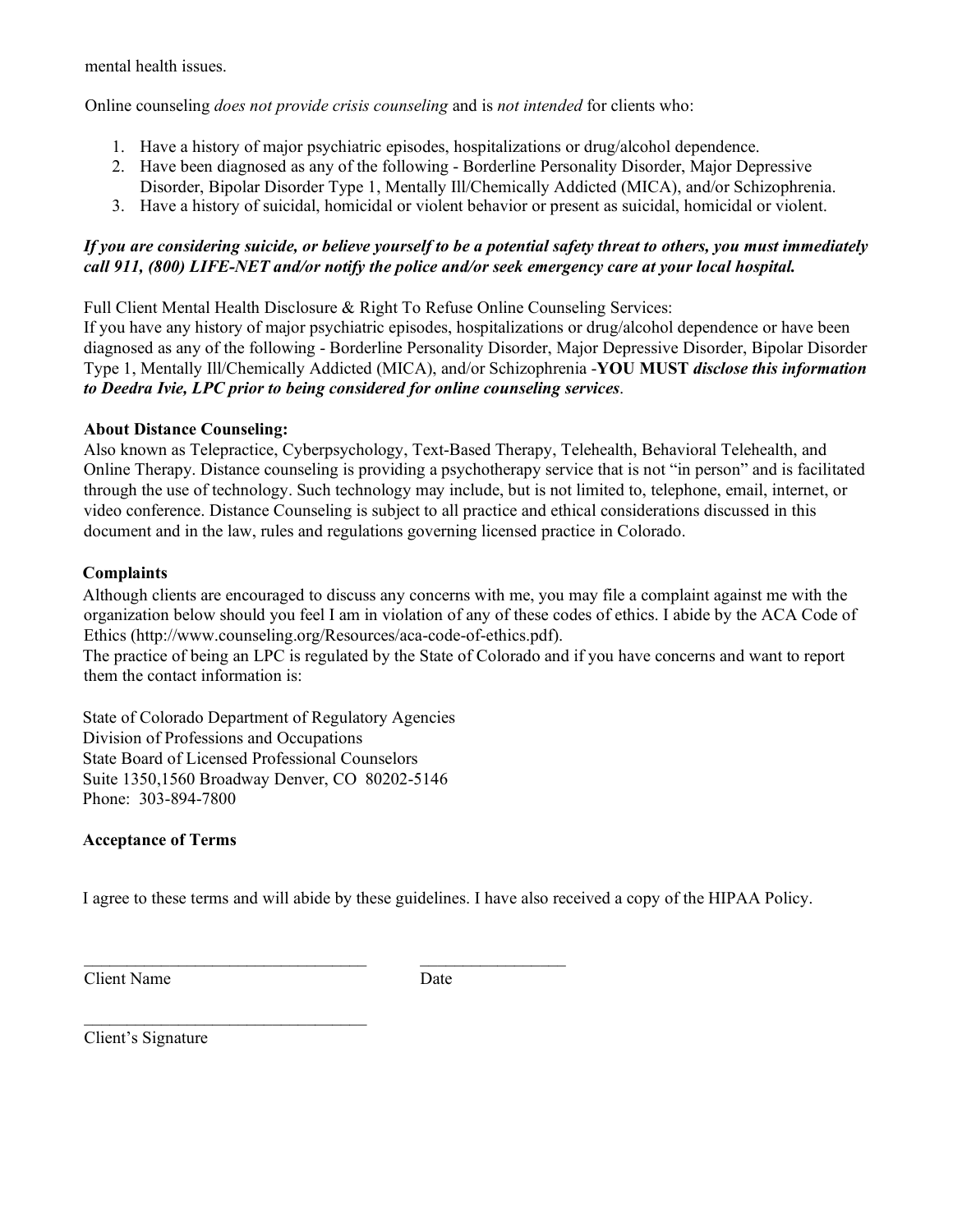## **Notice of Privacy Rights**

## **Uses and disclosures of protected information**

*General uses and Disclosures Not Requiring the Client's Consent*. I will use and disclose protected health information in following ways:

*Treatment*. Treatment refers to the provision, coordination, or management of health care, including mental health care, and related services by one or more health care providers. For example, myself or any staff involved with your care may use your information to plan your course of treatment and consult with other staff to ensure the most appropriate methods are being used to assist you.

*Payment*. Payment refers to the activities undertaken by a health care provider, including a mental health provider, to obtain or provide reimbursement for the provision of healthcare. For example, I will use your information to develop accounts receivable information, bill you, and with your consent provide information to your insurance company for services provided. The information provided to insurers and other third party payers may include information that identifies you, as well as your diagnosis, type of service, date of service received.

*Health Care Operations*. Health Care Operations refers to activities undertaken by myself that are regular functions of management and administrative activities. For example, I may use your health information in monitoring service quality, staff training and evaluation, medical review, legal services, auditing functions, compliance programs, business planning, and accreditation, certification, licensing and credentialing activities. *Contacting the Client.* I may contact you to remind you of appointments and to tell you about treatments or other services that might be of benefit to you.

*Required by law*. I will disclose protected health information when required by law or necessary for health care oversight. This includes, but is not limited to: (a) reporting child abuse or neglect; (b) when court ordered to release information; (c) when there is a legal duty to warn or take action regarding imminent danger to others; (d) when the client is a danger to self or others or gravely disable; (e) when required to report certain communicable diseases and certain injuries; and (f) when a Coroner is investigating the client's death. *Health Oversight Activities*. I will disclose protected health information to health agencies for oversight activities authorized by law and necessary for the oversight of the health care system, government health care benefit programs, and regulatory programs or determining compliance with program standards.

*Crimes on the premises or observed*. Crimes that are observed by myself that are directed toward myself, or occur on the office premises will be reported to law enforcement.

Business Associates. Some of the functions of Ivie Wellness Center are, or could be provided by contracts with business associates. For example, some administrative, clinical, quality assurance, legal, auditing and practice management services may be provided by contracting with outside entities to perform those services. In those situations, protected health information will be provided to those contractors as is needed to perform their contracted tasks. Business associates are required to enter into an agreement maintaining the privacy of the protected health information released to them. *Research*. I may use or disclose protected health information for research purposes if the relevant limitations of the Federal HIPAA Privacy Regulation are followed. *Involuntary Clients*. Information regarding clients who are being treated involuntarily, pursuant to law, will be shared with other treatment providers, legal entities, third party payers and others, as necessary to provide the care and management coordination needed.

*Family Members*. Except for certain minors, incompetent clients, or involuntary clients, protected health information cannot be provided to family members without the client's consent. In situations where family members are present during a discussion with the client, and it can be reasonable inferred from the circumstances that the client does not object, information may be disclosed in the course of that discussion. However, if the client objects, protected health information will not be disclosed.

*Emergencies.* In life threatening emergencies I will disclose information necessary to avoid serious harm or death.

*Client Authorization or Release of Information*. Deedra Ivie may not sue or disclose protected health information in any other way without a signed authorization or release of information. When you sign an authorization, or a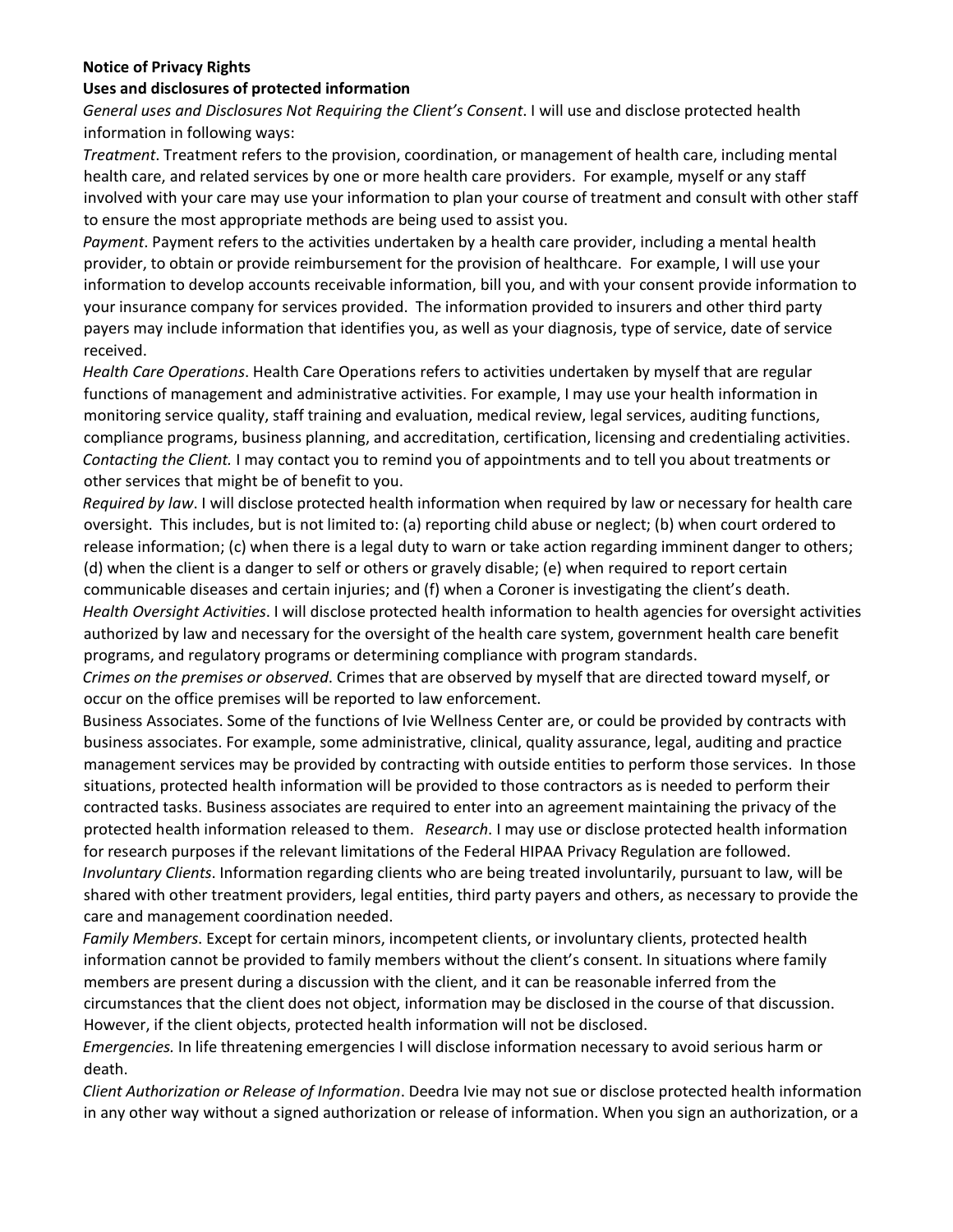release of information, it may later be revoked, provided that the revocation is in writing. The revocation will apply, except to the extent I have already taken action in reliance there on.

## **Your Rights As a Client**

*Access to Protected Health Information*. You have the right to inspect and obtain a copy of the protected health information I have regarding you, in the designated record set. There are some limitations to this right, which will be provided to you at the time of your request, if any such limitation applies. To make a request, ask me for the appropriate request form.

*Amendment of Your Record*. You have the right to request that I amend your protected health information. I am not required to amend the record if it is determined that the record is accurate and complete. There are other exceptions, which will be provided to you at the time of your request, if relevant, along with the appeal process available to you. To make a request, ask me for the appropriate request form.

*Accounting of Disclosures*. You have the right to receive an accounting of certain disclosures I have made regarding your protected health information. However, that accounting does not include disclosures that were made for the purpose of treatment, payment or healthcare operations. In addition, the accounting does not include disclosures made to you or disclosures made pursuant to a signed

Authorization. There are other exceptions that will be provide to you, should you request an accounting. To make a request, ask me for the appropriate form.

*Additional Restrictions*. You have the right to request additional restrictions on the use or disclosure of your health information. I do not have to agree to that request, and there are certain limits to any restriction, which will be provided to you at the time of your request. To make a request, ask for the appropriate request form. *Alternative Means of Receiving Confidential Communications*. You have the right to request that you receive communications of protected health information by alternative means or at alternative locations. For example, if you do not want me to mail bills or other materials to your home, you can request that this information be sent to another address. There are limitations to the granting of such request, which will be provided to you at the time of the request process. To make a request, ask for the appropriate request form. Copy of this Notice. You have a right to obtain another copy of this Notice upon request.

## **Additional Information**

*Privacy Laws*. It is required by State and Federal law to maintain the privacy of protected health information. In addition, I am required by law to provide clients with notice of its legal duties and privacy practices with respect to protected health information. That is the purpose of this Notice. *Terms of the Notice and Changes to the Notice*. I am required to abide by the terms of this Notice, or any amended Notice that may follow. I reserve the right to change the terms of this Notice and to make the new Notice provisions effective for all protected health information that it maintains. When the Notice is revised, the revised Notice will be posted in my service delivery sites and will be available upon request.

*Complaints Regarding Privacy Rights*. If you believe I have violated your privacy rights, you have the right to complain. To file your complaint call:

Deedra Ivie, LPC

Physical Address: 1180 Graves Ave A-8 Estes Park, CO 80517 Mailing Address P.O. Box 229 Drake, CO 80515 970-581-8077

You also have the right to complain to the United States Secretary of Health and Human Services by sending your complaint to: The Office of Civil Rights

U.S. Department of Health and Human Services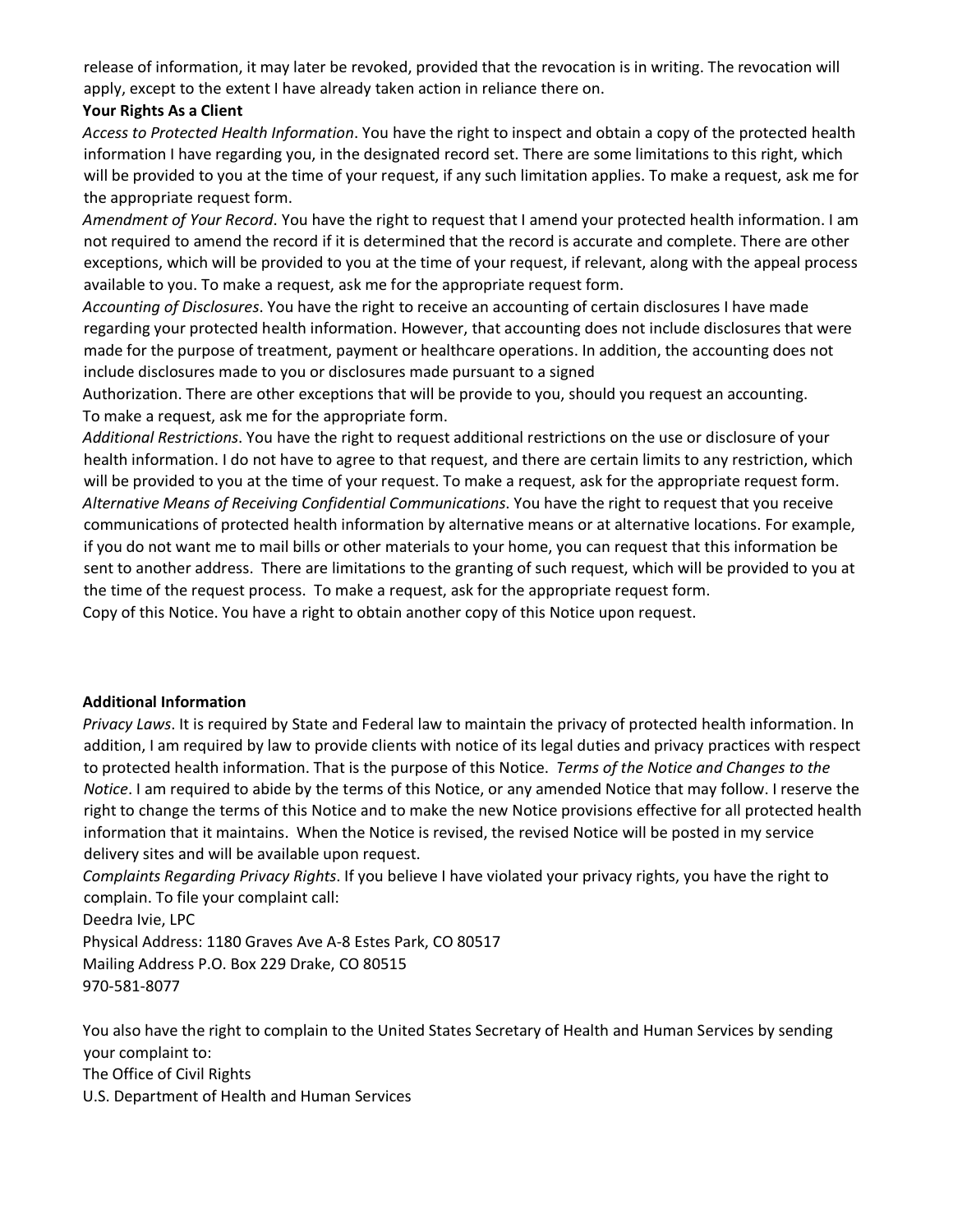1961 Stout Street Room 1426 Denver, CO 80294 Phone: 303-844-2024 TDD: 303-844-3439

It is my policy that there will be no retaliation for your filing of such complaints. Additional Information. If you desire additional information about your privacy rights, please contact: Deedra Ivie, LPC Physical Address: 880 MacGregor Ave. Estes Park, CO 80517 Mailing Address P.O. Box 229 Drake, CO 80515 970-581-8077

Effective Date. This Notice is effective February 1, 2021.